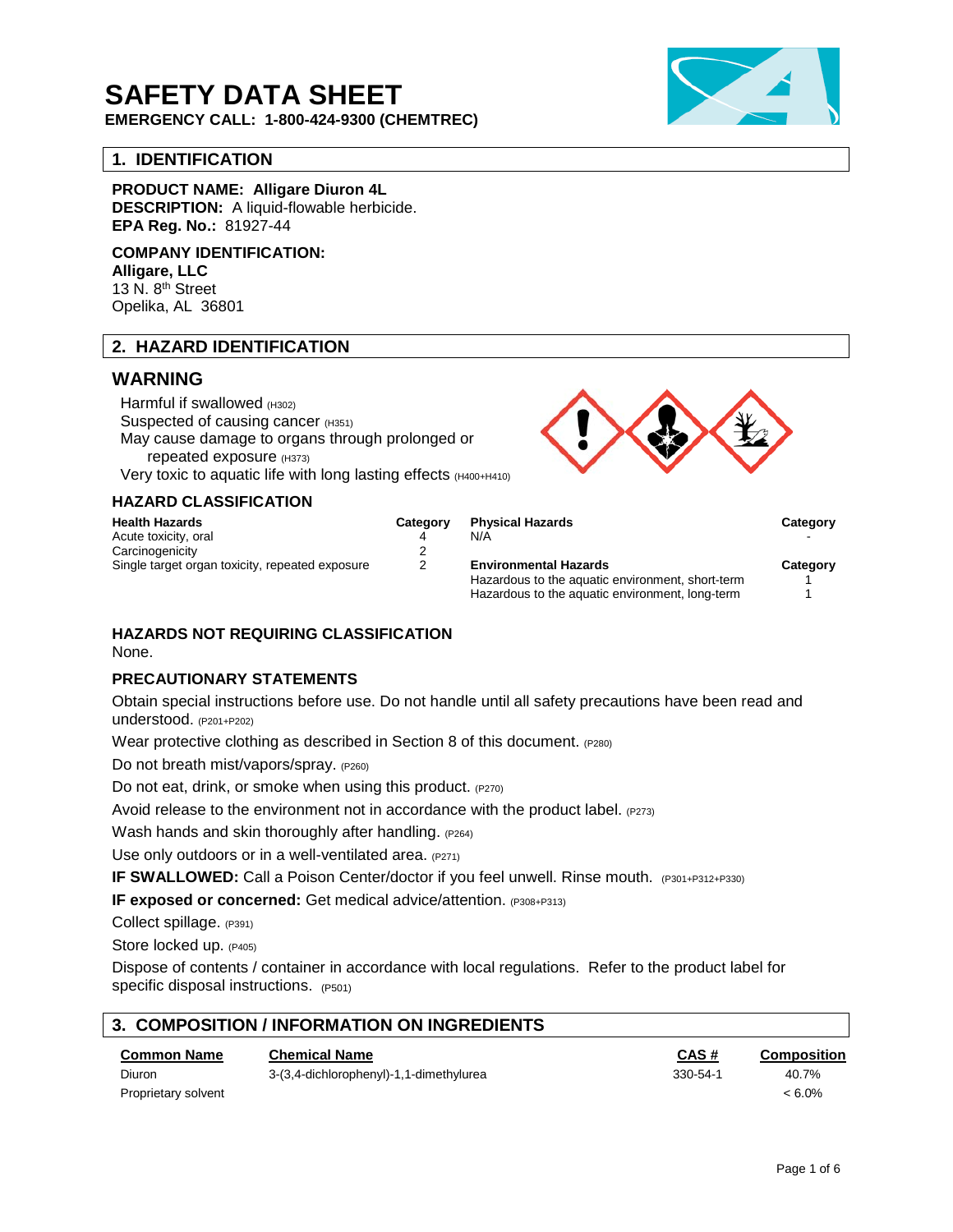## **4. FIRST AID MEASURES**

Have the product container or label with you when calling a poison control center or doctor, or going for treatment. For emergency information concerning this product, call the National Pesticides Information Center (NPIC) at 1-800-858-7378 seven days a week, 6:30 am to 4:30 pm Pacific Time or your poison control center at 1-800-222-1222.

**IF SWALLOWED:** Call a poison control center or doctor immediately for treatment advice. Do not induce vomiting unless told to do so by the poison control center or doctor. Do not give anything by mouth to an unconscious person. Do not give liquid to the person.

## **5. FIREFIGHTING MEASURES**

**Flash point (TCC):** > 200°F

**Flammable Limits (LFL-UFL):** N/A

**Fire and Explosion Hazards:** May thermally decompose in fire releasing irritating and toxic fumes.

**Extinguishing Medium:** Water spray, foam, dry chemical (CO<sub>2</sub>)

**Fire Fighting Equipment:** Firefighters should be equipped with self-contained positive pressure breathing apparatus and full bunker gear.

**Fire Fighting Instructions:** Evacuate area of all unnecessary personnel and fight fire from a safe distance upwind. Contain contaminated water / firefighting water; do not allow to enter drains or waterways. Foam or dry chemical fire extinguishing systems are preferred to prevent environmental damage from excessive water runoff.

**NFPA Ratings:** Health – 2 / Flammability – 1 / Reactivity - 0

## **6. ACCIDENTAL RELEASE MEASURES**

**Personal Precautions:** Isolate area and keep unnecessary and unprotected personnel from entering. Wear suitable personal protective clothing and equipment as described in Section 8 of this document. Extinguish sources of ignition nearby and downwind and ensure adequate ventilation.

**Environmental Precautions:** Do not discharge into soil / subsoil or into drains / surface water / groundwater.

**Large Spills:** Dike spillage and recover and retain as much free liquid as possible for reuse. Pick up remainder with suitable absorbent material. If spilled on the ground, the affected area should be excavated to a depth of 1 - 2 inches. Place into suitable containers for reuse or disposal in a licensed facility. After removal, thoroughly clean contaminated area with water. Collect wash water for approved disposal. Make sure that tools and equipment are adequately decontaminated.

# **7. HANDLING AND STORAGE**

Wear appropriate personal protective clothing and equipment (see Section 8 below). Use only in a wellventilated area. Avoid contact with eyes or clothing. Wash thoroughly with soap and water after handling. Wash hands before eating, drinking, chewing gum, using tobacco, or using the toilet. Remove clothing immediately if pesticide gets inside. Then wash thoroughly and put on clean clothing.

Keep out of reach of children and animals. Store product in original container only, away from other pesticides, fertilizer, food, or feed.

## **8. EXPOSURE CONTROLS / PERSONAL PROTECTION**

**Engineering Controls:** Facilities storing or utilizing this material should be equipped with an eyewash station and a safety shower.

**Protective Clothing:** Wear long sleeved shirt, long pants, shoes, socks, chemical resistant gloves of any waterproof material, a NIOSH approved particulate filtering respirator equipped with N, R, or P class filter media. Wear chemical resistant apron when mixing, loading, or cleaning equipment or spills.

**General:** Wash clothing and other absorbent materials that have been exposed to this product. Follow the manufacturer's instructions for cleaning and maintaining PPE. If no such instructions for washables exist, use detergent and hot water. Keep and wash PPE separately from other laundry.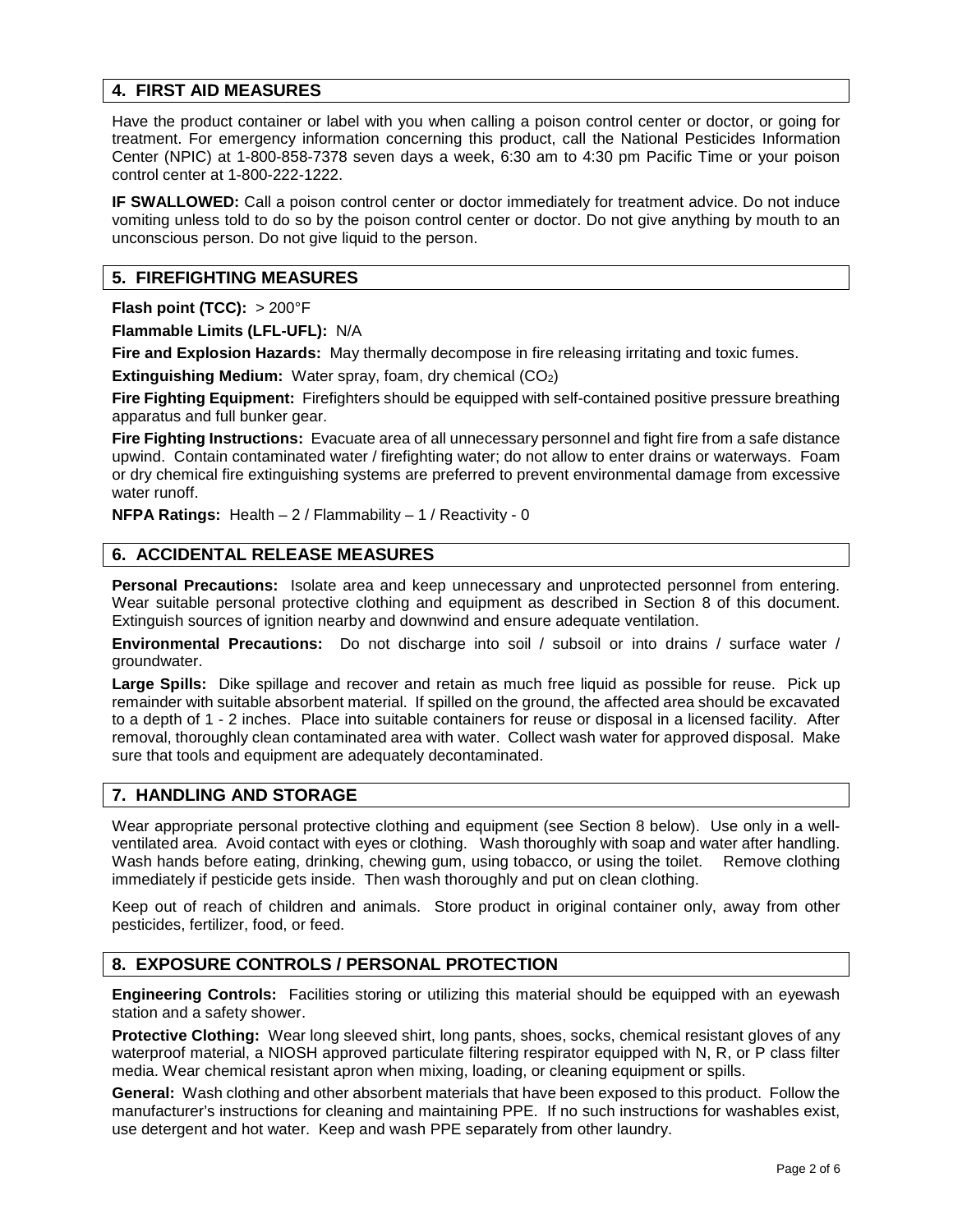## **9. PHYSICAL AND CHEMICAL PROPERTIES**

| Appearance:                         |
|-------------------------------------|
| Odor:                               |
| <b>Melting/freezing point:</b>      |
| <b>Boiling point/Boiling range:</b> |
| <b>Flammability:</b>                |
| Flammability limits (upper/lower):  |
| Flash point:                        |
| Auto-ignition temperature:          |
| <b>Decomposition temperature:</b>   |

**White Liquid Odor:** Odorless **Not available Not available Not available** Not available **Flash point:** > 200°F **Not available Not available**  **pH:** 6.0 – 6.5<br>**Kinematic viscosity:** Not available **Kinematic viscosity: Dynamic viscosity:** 494.0 mPa s **Solubility:** Not determined<br> **Partition coefficient:** Not available **Partition coefficient: Vapor pressure:** Not available<br> **Density:** 1.1786 g/mL **Relative vapor density:** Not available **Particle characteristics:** Not available

**Density:** 1.1786 g/mL

# **10. STABILITY AND REACTIVITY**

**CONDITIONS TO AVOID:** Excessive heat.

**CHEMICAL STABILITY:** Stable under all normal use and storage conditions. May decompose if heated.

**HAZARDOUS DECOMPOSITION PRODUCTS:** When thermally decomposed, may release hazardous and / or toxic fumes (hydrogen chlorides, oxides of carbon and nitrogen).

**HAZARDOUS REACTIONS:** This product is chemically stable and no hazardous reactions should occur if stored and handled as prescribed / indicated.

**INCOMPATIBILITY WITH OTHER MATERIALS:** None known.

**POLYMERIZATION:** Will not occur.

## **11. TOXICOLOGICAL INFORMATION**

**ORAL TOXICITY (rat LD<sub>50</sub>): >1,919 mg/kg DERMAL TOXICITY (rat LD<sub>50</sub>):** > 5,000 mg/kg **INHALATION TOXICITY (rat**  $LC_{50}$ **):**  $> 2.02$  mg/L (4-hour) **EYE IRRITATION:** Minimally irritating **SKIN IRRITATION: Non-irritating SKIN SENSITIZATION:** Not a contact sensitizer **CARCINOGENICITY: EPA:** Known/likely carcinogen (diuron)<br>**ACGIH:** Not Listed **NTP:** Not Listed **ACGIH: Not Listed IARC:** Not Listed **OSHA:** Not Listed **MUTAGENIC TOXICITY:** No evidence of mutagenic effects during *in vivo* and *in vitro* assays. **REPRODUCTIVE TOXICITY:** No evidence in animal studies.

**OTHER TOXICITY:** May cause damage to organs through prolonged or repeated exposure.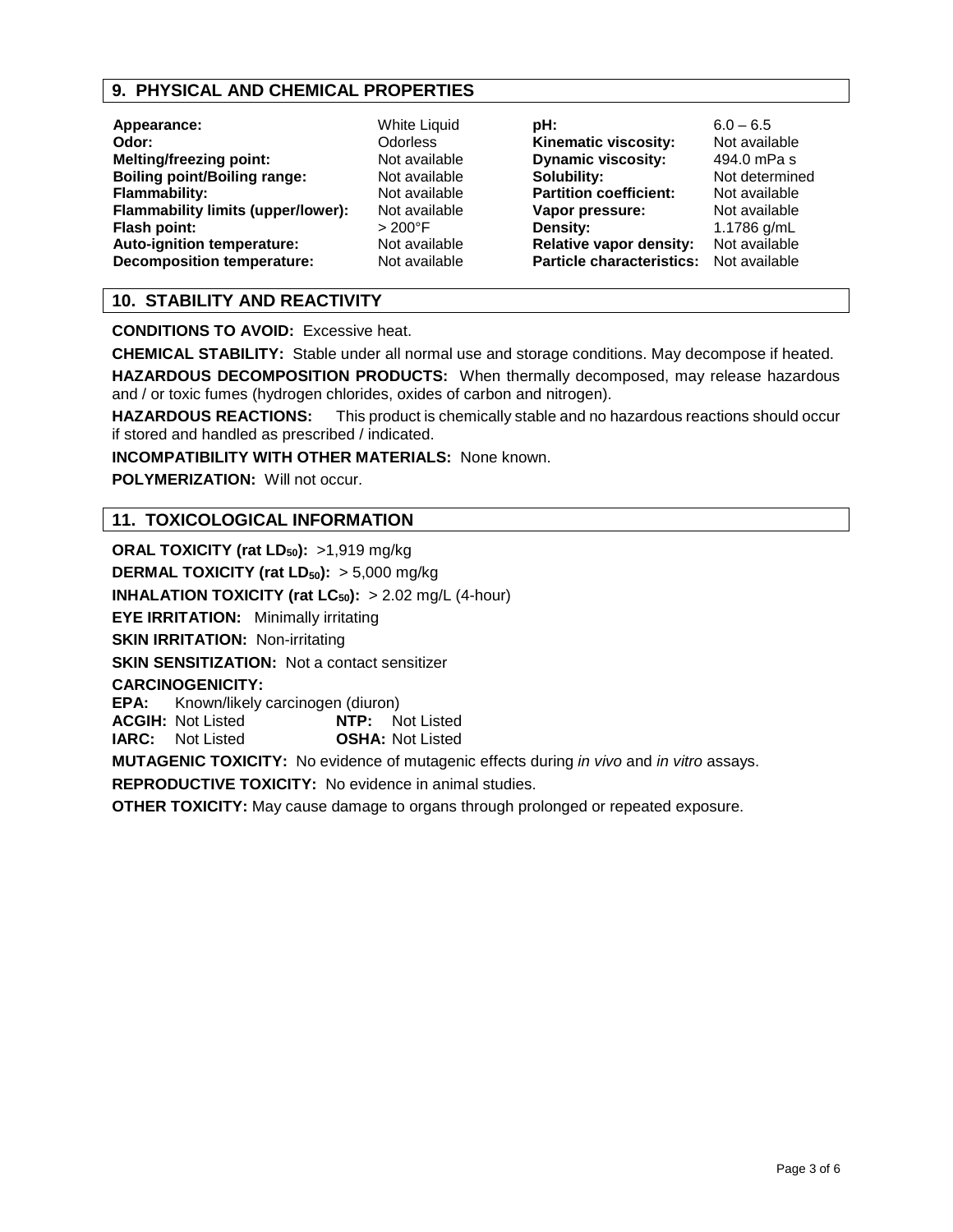# **12. ECOLOGICAL INFORMATION**

Very toxic to aquatic life with long lasting effects. For terrestrial uses only. Do not apply directly to water or to areas where surface water is present, or to intertidal areas below the mean high water mark. Do not contaminate water when disposing of equipment washwaters or rinsate. Do not clean equipment or dispose of equipment washwaters in a manner that will contaminate water sources. Apply this product only as specified on the label.

| <b>Chemical Name</b>   | Algae/aquatic plants                                                                                                                                                                                                                              | <b>Fish</b>                                                                                                                                                                                                                                                                                                                                                                           | <b>Toxicity to</b><br>microorganisms                                                                 | <b>Crustacea</b>                                                                                   |
|------------------------|---------------------------------------------------------------------------------------------------------------------------------------------------------------------------------------------------------------------------------------------------|---------------------------------------------------------------------------------------------------------------------------------------------------------------------------------------------------------------------------------------------------------------------------------------------------------------------------------------------------------------------------------------|------------------------------------------------------------------------------------------------------|----------------------------------------------------------------------------------------------------|
| Diuron<br>330-54-1     | 0.022: 96 h Desmodesmus<br>subspicatus mg/L EC50<br>0.036: 72 h Desmodesmus<br>subspicatus mg/L EC50 static<br>0.1: 72 h Pseudokirchneriella<br>subcapitata mg/L EC50 static<br>0.0007:96h<br>Pseudokirchneriella<br>subcapitata mg/L EC50 static | 13.4 - 15: 96 h Pimephales<br>promelas mg/L LC50 flow-<br>through 13.4 - 15: 96 h<br>Pimephales promelas mg/L<br>LC50 static 2.3 - 3.3: 96 h<br>Lepomis macrochirus mg/L<br>LC50 static 4: 96 h<br>Lepomis macrochirus mg/L<br>LC50 1.5 - 2.54: 96 h<br>Oncorhynchus mykiss<br>mg/L LC50 static 14.7: 96<br>h Oncorhynchus mykiss<br>mg/L LC50 2.9: 96 h<br>Cyprinus carpio mg/L LC50 | $EC50 = 16.38$ mg/L<br>5 min                                                                         | 1.4: 48 h Daphnia<br>magna mg/L EC50 6.3 -<br>13: 48 h Daphnia<br>magna mg/L EC50<br><b>Static</b> |
| Proprietary<br>Solvent | 6500 - 13000: 96 h<br>Pseudokirchneriella<br>subcapitata mg/L EC50                                                                                                                                                                                | 41000: 96 h Oncorhynchus<br>mykiss mg/L LC50 14 - 18:<br>96 h Oncorhynchus mykiss<br>mL/L LC50 static 27540:<br>96 h Lepomis macrochirus<br>mg/L LC50 static 40761:<br>96 h Oncorhynchus mykiss<br>mg/L LC50 static 40000 -<br>60000: 96 h Pimephales<br>promelas mg/L LC50 static<br>16000: 96 h Poecilia<br>reticulata mg/L LC50 static                                             | $EC50 = 10000$ mg/L<br>16h<br>$EC50 = 620$ mg/L<br>30 min<br>$EC50 = 620.0$ mg/L<br>$30 \text{ min}$ | 46300: 48 h Daphnia<br>magna mg/L EC50                                                             |

# **13. DISPOSAL CONSIDERATIONS**

**Do not contaminate water, food or feed by disposal.**

**PESTICIDE DISPOSAL:** Wastes resulting from the use of this product must be disposed of on site or at an approved waste disposal facility.

**CONTAINER DISPOSAL:** Nonrefillable container. Do not reuse or refill this container. Refer to the product label for specific container handling instructions.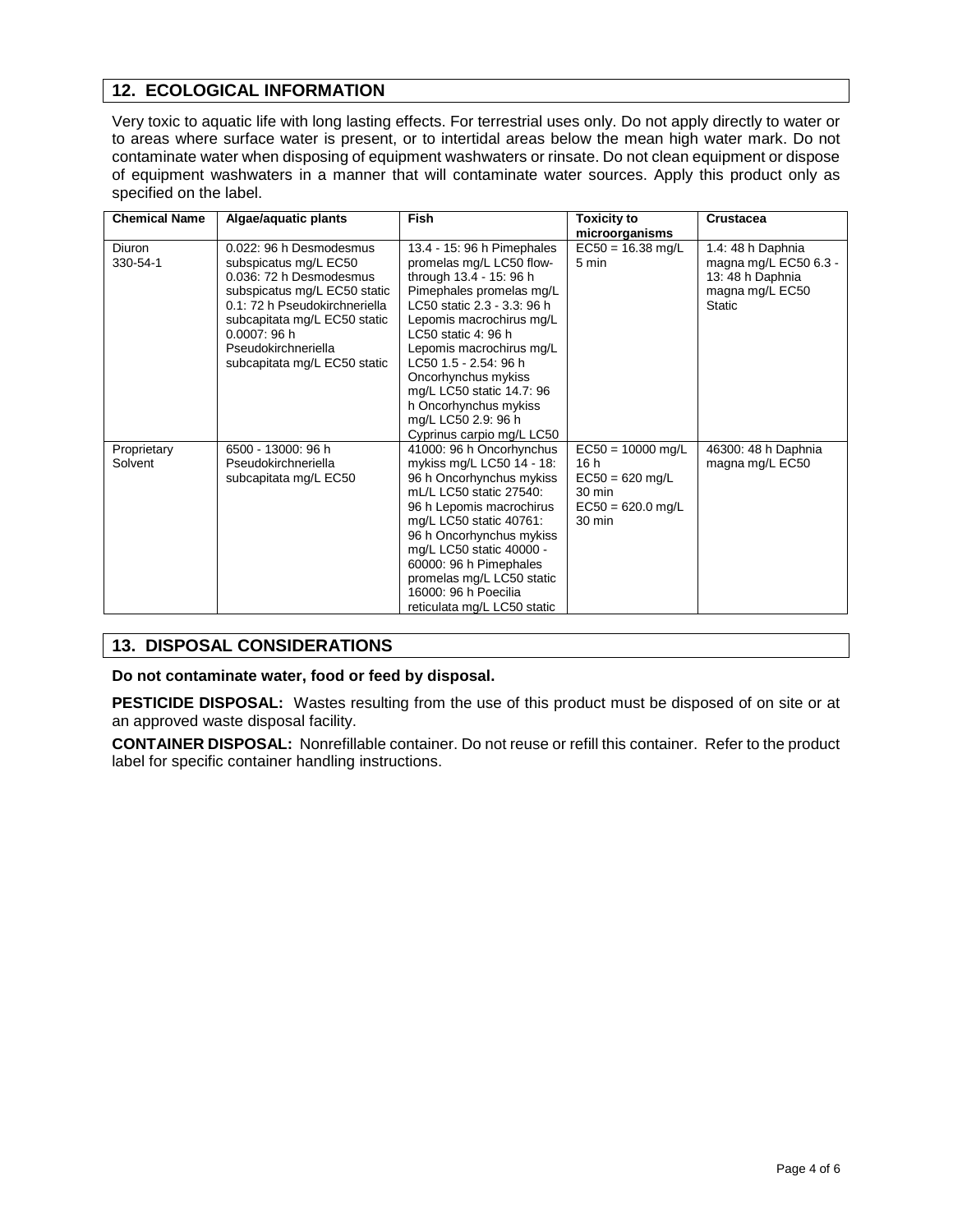# **14. TRANSPORT INFORMATION**

| <b>UN Number:</b><br><b>Proper Shipping Name:</b><br><b>Transport Hazard Class:</b><br><b>Packing Group:</b><br><b>Hazard Zone:</b><br><b>Marine Pollutant:</b><br>Hazardous Substance RQ:<br>Labels / Placards: | UN3082<br>Environmentally hazardous substance, liquid, N.O.S. (contains Diuron)<br>9<br>Ш<br>A<br>Yes <sup>1</sup><br>Diuron (CAS No. 330-54-1): 100 lbs. (25 gallons product)<br>US-DOT: Class 9 Environmentally Hazardous Substance <sup>2</sup><br>IMDG, IATA: Class 9 Environmentally Hazardous Substance <sup>3</sup> |
|------------------------------------------------------------------------------------------------------------------------------------------------------------------------------------------------------------------|----------------------------------------------------------------------------------------------------------------------------------------------------------------------------------------------------------------------------------------------------------------------------------------------------------------------------|
| <b>Emergency Guide:</b>                                                                                                                                                                                          | 171 (NAERG – North American Emergency Response Guide)                                                                                                                                                                                                                                                                      |
| <sup>1</sup> Marine pollutant note:                                                                                                                                                                              | Ground-only shipments are excluded from Marine Pollutant labeling requires<br>as per 49CFR172.101 Appendix B(4). For any shipments involving all or part<br>of the transport by vessel, the shipment must be classified as a Marine<br>Pollutant unless a limited quantity exemption applies (see note 3 below).           |
| <sup>2</sup> US-DOT Note:                                                                                                                                                                                        | Not regulated for "ground only" shipments in containers < 25 gallons.                                                                                                                                                                                                                                                      |
| <sup>3</sup> IMDG / IATA Note:                                                                                                                                                                                   | Not regulated when shipped in single or inner packaging $\leq 1.32$ gal (5 L).                                                                                                                                                                                                                                             |

This information is not intended to convey all specific regulatory or operational requirements/information relating to this product. Transportation classifications may vary by container volume and may be influenced by regional or country variations in regulations. Additional transportation system information can be obtained through an authorized sales or customer service representative. It is the responsibility of the transporting organization to follow all applicable laws, regulations and rules relating to the transportation of the material.

# **15. REGULATORY INFORMATION**

#### **FIFRA –**

This chemical is a pesticide product registered by the Environmental Protection Agency and is subject to certain labeling requirements under federal pesticide law. These requirements differ from the classification criteria and hazard information required for safety data sheets, and for workplace labels of non-pesticide chemicals. The following is the hazard information as required on the pesticide label:

#### **PRECAUTIONARY STATEMENTS**

#### **HAZARDS TO HUMANS AND DOMESTIC ANIMALS**

**CAUTION:** Harmful if swallowed.

See inside label booklet for additional Precautionary Statements and Directions for Use including Storage and Disposal instructions.

#### **ENVIRONMENTAL HAZARDS**

For terrestrial uses, do not apply directly to water, or to areas where surface water is present, or to intertidal areas below the mean high water mark. Do not contaminate water when cleaning equipment or disposing of equipment washwaters. Apply this product only as directed.